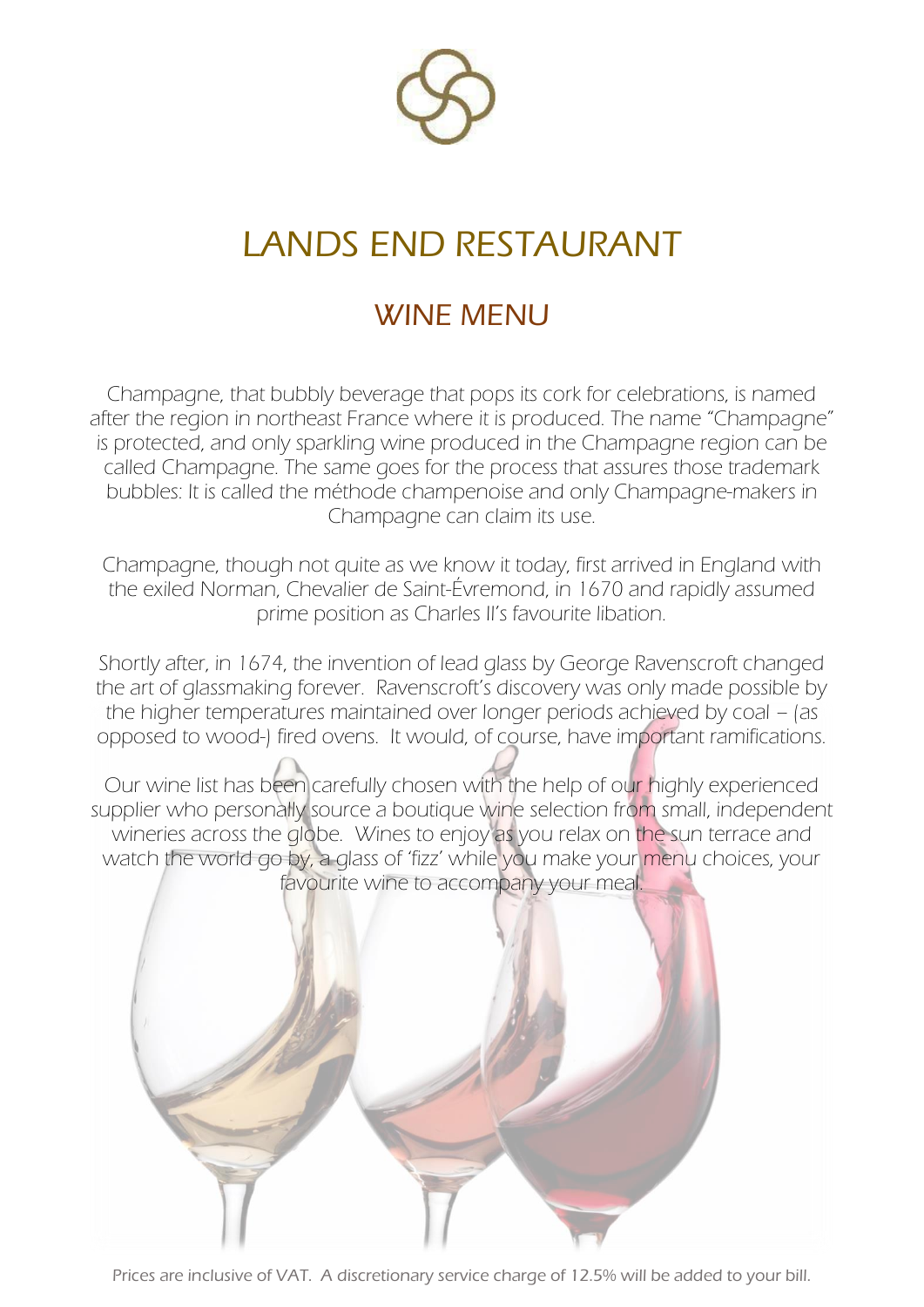

| <b>SPARKLING</b>              | <b>WINE</b>                                                                                                                                                                                                                                                                               | 125ml  | <b>Bottle</b> |
|-------------------------------|-------------------------------------------------------------------------------------------------------------------------------------------------------------------------------------------------------------------------------------------------------------------------------------------|--------|---------------|
|                               | ITALY, PROSECCO DOC SPUMANTE ADALINA, VENETO<br>Straw yellow in colour with a persistent sparkle and pleasant fruity aromas                                                                                                                                                               | £9.00  | £40.00        |
| with a long finish            | FRANCE, CREMANT DE LOIRE, PIERRE BISE, LOIRE<br>Really fine bubbles, creamy mouth feel, zippy acidity. Ripe golden apple<br>with notes of pecan, shortbread biscuit and hint of dried apricot. Really fresh                                                                               | £9.50  | £42.50        |
| <b>ENRICO BEDIN, VENETO</b>   | ITALY, PROSECCO ASOLO SUPERIORE DRY 'ADALINA',<br>The superior is slightly richer offering lively floral and apple notes. It is<br>beautifully crisp and fresh, with an elegant finish                                                                                                    |        | £47.50        |
|                               | ENGLAND, THE BOLNEY EIGHTEEN ACRE ESTATE CUVÉE ROSÉ<br>This is an elegant, fruity English sparkling wine with notes of strawberries,<br>raspberries and yeast, the finish is crystal clear with a fine spritz.                                                                            |        | £65.00        |
|                               | FRANCE, CHAMPAGNE RIMBAUD RÉSERVÉ BRUT NV<br>A floral, citrusy nose is matched by mineral notes making this a very<br>elegant champagne style that can please all palates.                                                                                                                | £14.50 | £75.00        |
|                               | FRANCE, ALFRED GRATIEN BRUT ROSÉ<br>The robe is reminiscent of rose petals. The healthy effervescence builds<br>to an attractive mousse. The initial aroma is fruity and floral. Wheat, biscuit<br>and crème fraiche notes are detectable, as are hints of more roasted flavours.         | £17.00 | £100.00       |
|                               | FRANCE, LAURENT-PERRIER LA CUVÉE BRUT<br>The wine's perfect balance between freshness and delicacy with fruity vine<br>peach and white fruit flavours very present on the finish.                                                                                                         |        | £95.00        |
|                               | FRANCE, LOUIS ROEDERER BRUT PREMIER<br>The combination of fresh aromas of lemons, grapefruit and strawberries on the<br>nose is followed by additional flavours of biscuit, spice, and hint of salinity on the<br>palate. The crisp acidity is balanced by its full and generous texture. |        | £145.00       |
| picked red berries.           | FRANCE. LAURENT-PERRIER BRUT ROSÉ<br>Elegant on the palate, it offers the sensation of plunging into a basket of freshly                                                                                                                                                                  |        | £175.00       |
| is silky and very persistent. | FRANCE, LAURENT - PERRIER GRAND SIÉCLE<br>Bright, vibrant yellow colour with a lively sparkle. Has intense aroma of fresh<br>citrus fruits followed by subtle aromas of butter and acacia honey. The finish                                                                               |        | £250.00       |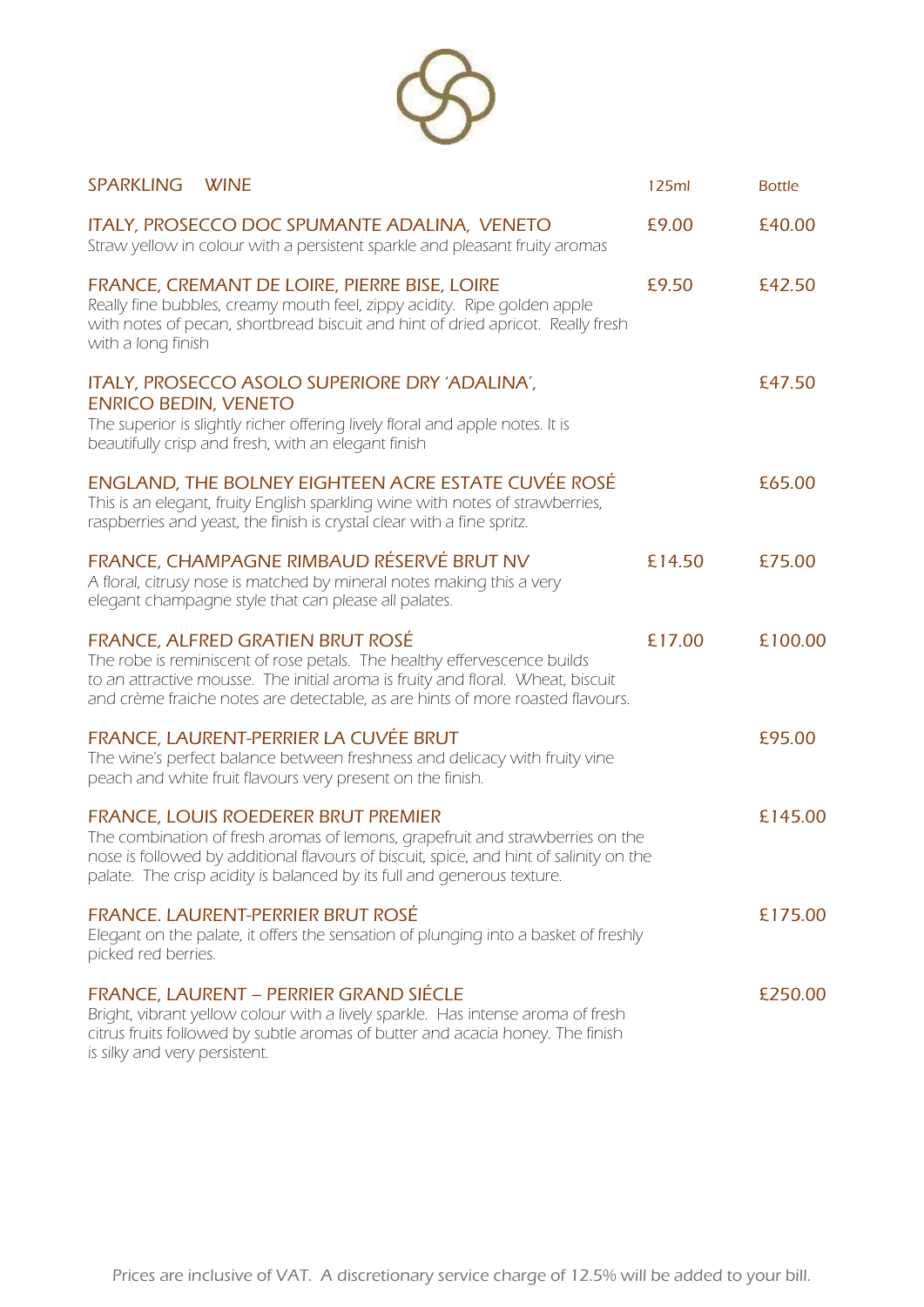

| <b>WHITE WINE</b>                                                                                                                                                                                                                                                       | 175ml  | <b>Bottle</b> |
|-------------------------------------------------------------------------------------------------------------------------------------------------------------------------------------------------------------------------------------------------------------------------|--------|---------------|
| ITALY, GALASSIA GARGANEGA - PINOT GRIGIO<br><b>GARDA DOC, VENETO</b><br>Light, fresh and easy drinking white from Italy. It has crisp, lemon citrussy<br>notes with a delicious streak of acidity making it tremendously attractive                                     | £9.00  | £37.50        |
| CHILE, GOLETA SAUVIGNON BLANC<br><b>VALLE CENTRAL</b><br>Classical sauvignon blanc with bright aromas of citrus fruits and herbaceous<br>notes of capsicum. A refreshing wine with crisp acidity that will have you<br>coming back for more                             | £9.50  | £38.50        |
| SOUTH AFRICA, RHANLEIGH CHARDONNAY<br><b>ROBERTSON</b><br>Full of rich and ripe aromas of lemon, lime and a touch of vanilla. This is<br>a crisp and elegant wine with a long finish and subtle hints of oak                                                            | £10.00 | £40.00        |
| SOUTH AFRICA, WAR HORSE CHENIN BLANC<br><b>STELLENBOSCH</b><br>This chenin blanc is full of ripe apple and pear flavours as well as hints of<br>tropical fruit that are rounded out by a crisp, refreshing finish                                                       | £10.50 | £42.00        |
| FRANCE, MAISON SABADIE RESERVE BLANC<br><b>SOUTHERN FRANCE</b><br>This fantastically light, crisp and refreshing Vermentino and Colombard<br>blend has delicate citrus and peach flavours - a terrific French country wine.                                             | £11.00 | £45.00        |
| NEW ZEALAND, BLACK COTTAGE SAUVIGNON BLANC<br><b>MARLBOROUGH</b><br>This wine has a complex nose of honeydew melon, golden kiwifruit and a<br>touch of elderflower. The zesty palate is packed full of blackcurrant, cucumber<br>and lime flavours with a hint of salt. |        | £47.50        |
| <b>ITALY, GAVI GUIDO MATTEO, BOSIO</b><br><b>PIEMONTE</b><br>A wonderfully textured unoaked Gavi with intense, mouth-watering pear, citrus<br>and stone fruit flavours.                                                                                                 |        | £49.00        |
| FRANCE. DOMAINE LES GOUBERT SABLET BLANC<br><b>COTES-DU-RHONE</b><br>This is a well-balanced blend of Clairette, Roussane, Bourboulenc and Viognier.<br>It is a very drinkable wine perfect as an aperitive or a partner to a wide range of<br>lunch dishes.            |        | £50.00        |
| FRANCE, CHÁTEAU DE LA GREFFIERE MÁCON 'LA ROCHE VINEUSE'<br><b>BURGUNDY</b><br>It is golden in colour, with great minerality, mouth-watering grapefruit flavours<br>and ripe citrus aromas.                                                                             |        | £55.00        |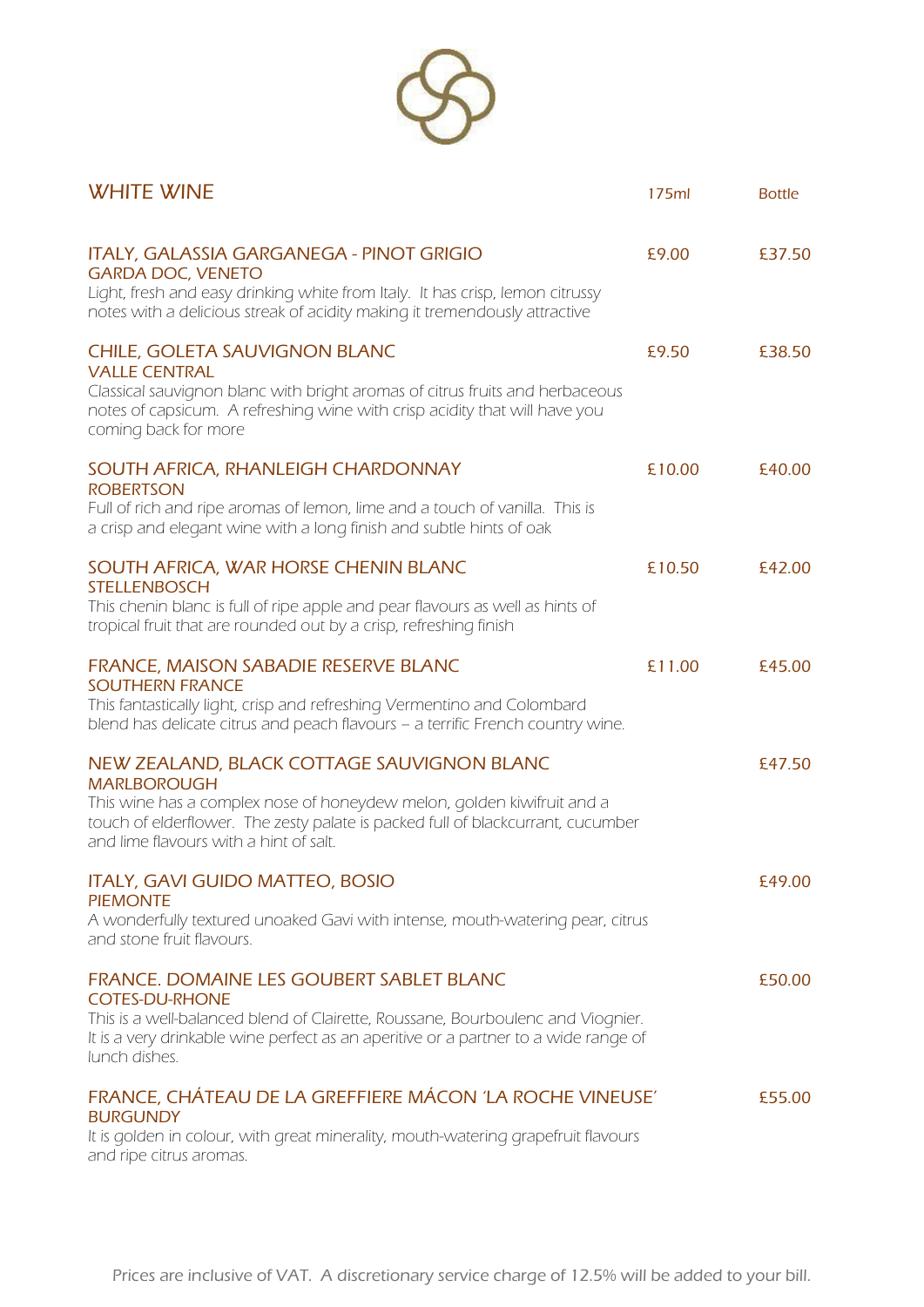

| <b>FRANCE, LOUIS ROBIN CHABLIS</b><br><b>BURGUNDY</b>                                                                                                                                                                                                                                                       |       | £60.00             |
|-------------------------------------------------------------------------------------------------------------------------------------------------------------------------------------------------------------------------------------------------------------------------------------------------------------|-------|--------------------|
| Classic Chablis flavours of green apples and ripe, zippy citrus fruits in this<br>textbook example from Louis Robin, all complemented by a creamy texture<br>and an ever so slightly honeyed note on the finish                                                                                             |       |                    |
| FRANCE, TRADITION SANCERRE BLANC DANIEL CHOTARD<br><b>LOIRE VALLEY</b>                                                                                                                                                                                                                                      |       | £65.00             |
| Fresh and grassy with subtle blossom and stone fruit characters. A lovely<br>minerality poise finished long finish with gooseberry and saline notes                                                                                                                                                         |       |                    |
| <b>ENGLAND, BOLNEY CHARDONNAY</b><br><b>SUSSEX</b>                                                                                                                                                                                                                                                          |       | £80.00             |
| Textured, crisp white with citrus, apricot and orange peel on the nose,<br>finishing with creamy brioche and honey                                                                                                                                                                                          |       |                    |
| FRANCE, RIESLING GRAND CRU 'ZINNKEPFLE' JEAN-MARIE HAAG<br><b>ALSACE</b>                                                                                                                                                                                                                                    |       | £85.00             |
| A true expression of terroir - delightful aromas of white flowers give way to a<br>delicious mineral laden palate. Fresh, fine and an outstandingly long - this is a<br>wine of great class indeed.                                                                                                         |       |                    |
| FRANCE, POUILLY FUISSÉ 'AUX BOUTHIÉRES' DOMAINE DE LA CHAPELLE<br><b>MACON, BURGUNDY</b><br>This elegant wine has the classic Stoney aromas layered with buttery notes, while<br>the mouthfeel has a beautifully rounded, fat texture but with plenty of freshness,<br>lovely balance and impressive length |       | £95.00             |
| FRANCE, PULIGNY - MONTRACHET ALAIN CHAVY<br><b>BURGUNDY</b>                                                                                                                                                                                                                                                 |       | £125.00            |
| Crisp and lean with hints of minerality, pure fruit and beautifully integrated oak notes.<br>Finishes fresh and long                                                                                                                                                                                        |       |                    |
| <b>DESSERT WINE</b>                                                                                                                                                                                                                                                                                         |       | <b>Half Bottle</b> |
| <b>FRANCE, CHATEAU SIMON SAUTERNES</b><br><b>BORDEAUX</b>                                                                                                                                                                                                                                                   |       | £36.00             |
| A beautifully balanced Sauternes, showing complex and concentrated aromas.<br>On the palate, peach and apricot mingle with citrus and exotic fruits                                                                                                                                                         |       |                    |
| ROSÉ WINE                                                                                                                                                                                                                                                                                                   | 175ml | <b>Bottle</b>      |
| ITALY, PINOT GRIGIO BLUSH ROSÉ, DOC<br><b>DELLE VENEZIE TREVENEZIE</b>                                                                                                                                                                                                                                      | £9.00 | £37.50             |
| Color with pale pink hue. Aromas of wild strawberries on the nose are followed                                                                                                                                                                                                                              |       |                    |

by strawberry flavors on the palate. Light refreshing finish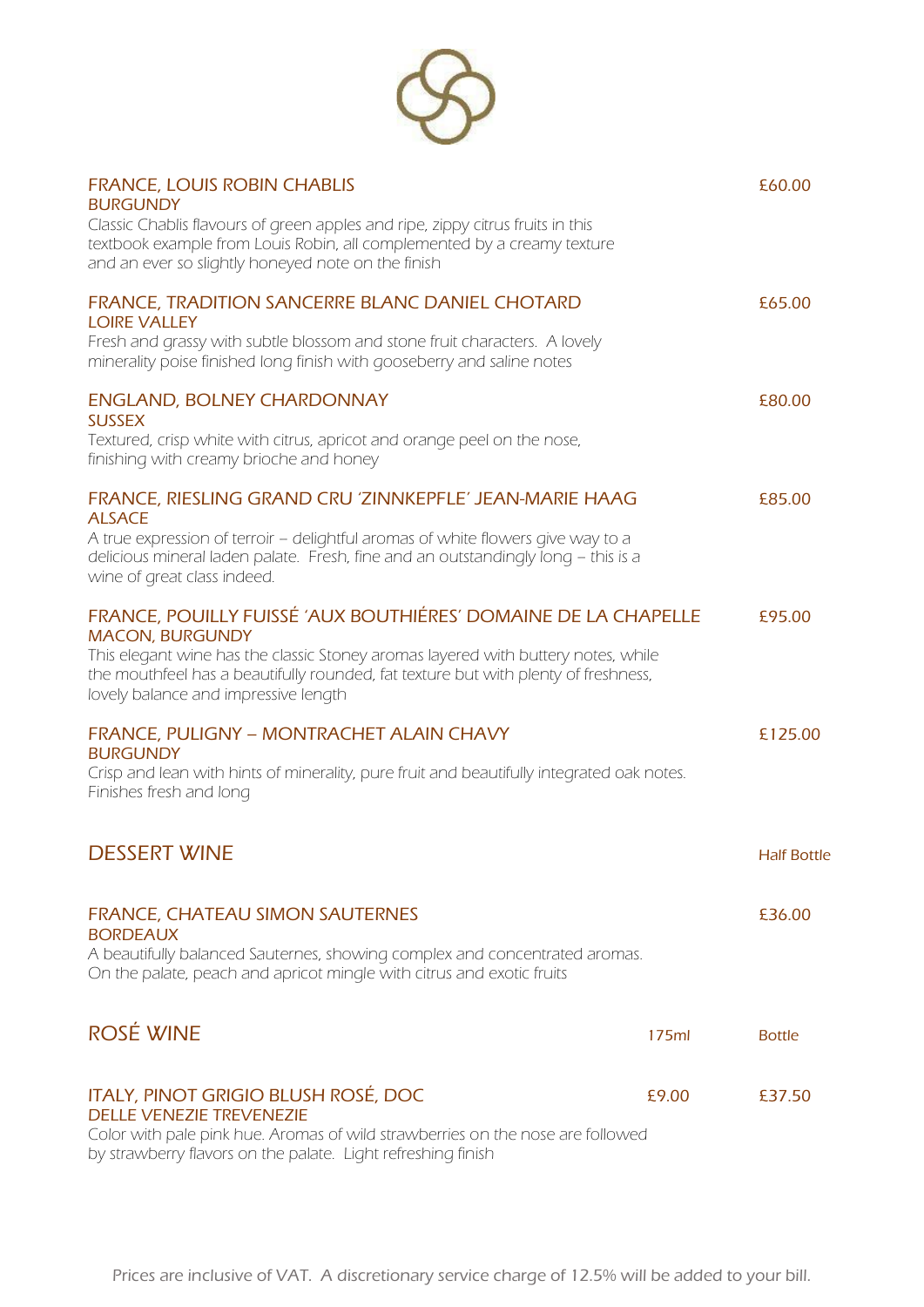

| FRANCE, MAS FLEUREY ROSÉ,<br><b>COTES DE PROVENCE</b><br>Crisp refreshing Provence rose full of delicious raspberry and peach. Perfect                                                                                                                                                                                                                     |        | £40.00        |
|------------------------------------------------------------------------------------------------------------------------------------------------------------------------------------------------------------------------------------------------------------------------------------------------------------------------------------------------------------|--------|---------------|
| for a long hot summer's day.                                                                                                                                                                                                                                                                                                                               |        |               |
| FRANCE, THE PALM BY WHISPERING ANGEL CHATEAU D'ESCLANS<br><b>COTEAUX D' AIX EN PROVENCE</b><br>Pale pink with green hues both of which are clear & very expressive. Great aromatic<br>freshness on the nose followed by more subtle, fruity notes on the palate. The freshness<br>is coupled with exceptional length and roundness. Crisp and suave finish |        | £60.00        |
| <b>RED WINE</b>                                                                                                                                                                                                                                                                                                                                            | 175ml  | <b>Bottle</b> |
| <b>ITALY, ROCCA SANGIOVESE</b><br><b>PUGLIA</b>                                                                                                                                                                                                                                                                                                            | £9.00  | £37.50        |
| A lovely red-purple hue with youthful but soft aromas followed by flavours<br>of cherry, soft tannins, and well-balanced acidity on the palate                                                                                                                                                                                                             |        |               |
| SOUTH AFRICA, CARE FOR WILD 'RUBYBELLE' SHIRAZ<br><b>WESTERN CAPE</b><br>Very fresh and lively shiraz with blackberry flavours and aromas that are<br>supported with white pepper, spice and smoky notes                                                                                                                                                   | £9.50  | £38.50        |
| <b>FRANCE, LA SOURCE RESERVE ROUGE</b><br><b>IGP PAYS D'OC</b><br>This southern French blend has a creamy texture, with notes of sweet<br>spices, chocolate, and Grenache-led red fruit character                                                                                                                                                          | £10.00 | £40.00        |
| SOUTH AFRICA, RHANLEIGH MERLOT ROBERTSON<br><b>WESTERN CAPE</b><br>Succulent flavours of ripe plum & blackcurrant, enhanced by hints of<br>Coffee & chocolate. Soft tannins lend a firm structure & long soft finish                                                                                                                                       | £10.50 | £42.00        |
| ARGENTINA, VALCHETA MALBEC<br><b>MENDOZA</b><br>A textbook Malbec from Mendoza, with youthful, ripe blackcurrant aromas<br>and slight hints of dark chocolate. It is a deliciously balanced wine with a<br>pleasing spicy finish                                                                                                                           | £11.00 | £45.00        |
| FRANCE, MAISON DE LA PAIX CARIGNAN VIEILLES VIGNES<br><b>PAYS D'OC</b><br>Lush and spicy with red cherries, raspberry and plum, followed by a smooth<br>finish with a touch of spice                                                                                                                                                                       |        | £46.00        |
| <b>ITALY, PRIMITIVO 'GRIFONE'</b><br><b>PUGLIA</b><br>Dark and intense ruby colour with aromas of liquorice and blackberry. Luscious<br>notes of plums and stewed cherries follows through on the palate making it a<br>captivating wine.                                                                                                                  |        | £47.50        |